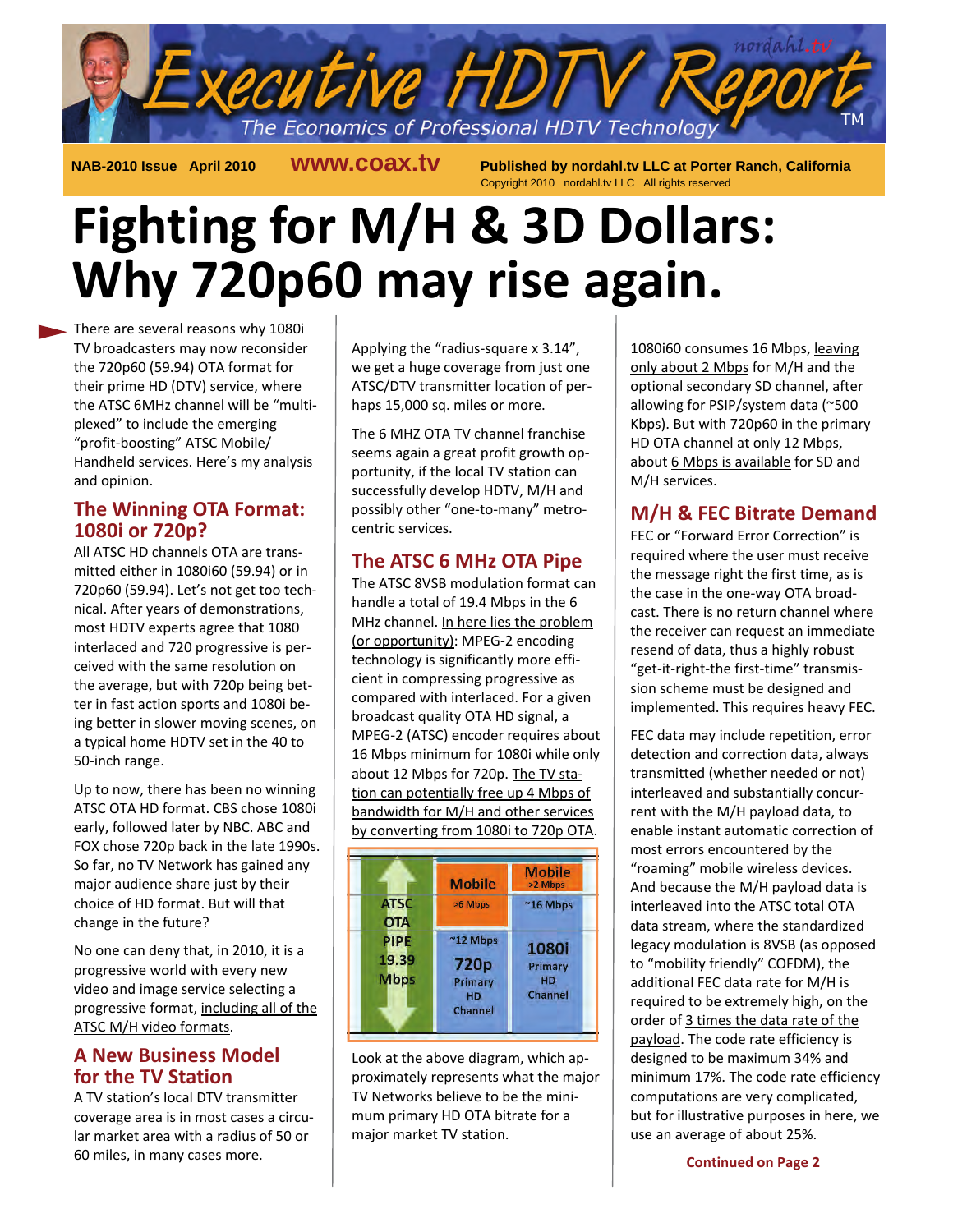#### **PAGE 2 NAB-2010 Issue**

#### **Fighting for M/H & 3D Dollars: Why 720p60 will rise again Continued from Page 1**

In other words, in a 720p60 OTA channel with (let's say) 6.5 Mbps available gross M/H space, only 25% or 1.6 Mbps can be M/H media payload.

In a 1080i60 OTA channel with (let's say) 2.5 Mbps available gross M/H space, the same 25% will ONLY amount to 0.63 Mbps (630 Kbps) for M/H payload.

# **M/H Video Resolution**

The ATSC M/H standard document A/153 specifies the base resolution of the video to be 416x240. Thus any HD or SD video is scaled down to 416x240 prior to being H.264 AVC compressed. Interlaced video (1080i and 480i) is deinterlaced prior to down-scaling. Note that A/153 provides for a wide range of progressive frame rates, from 12 fps up to 60 fps. Obviously, there is little or no need to use 60 fps for viewing on a 3-inch diagonal cell phone display. Thus, at the M/H base resolution of 416x240, maximum allowed frame rate is 30 fps.

The In-Car-Video display, mounted as a ceiling flip-down or in the seat backs or head rests (facing rear), may be up to 15-inches diagonally, with the viewers sitting quite close, almost like being in front of a PC monitor. Competing with program material sourced from DVD and Blu-Ray players, 416x240 at 30 fps is far from sufficient for the In-Car-Video displays.

A/153 provides for enhanced resolution mode at 624x360 and 832x480, with the frame rate range being from 12 fps up to 60 fps. Any such enhanced resolution mode shall use H.264 SVC compression (SVC = Scalable Video Codec) which basically compresses to the base layer of 416x230 and adds an enhancement layer on top with resulting 624x360 or 832x480 resolution. Smaller handheld devices (cell phones) receives the ATSC OTA transmission, detects and displays the 416x230 at up to 30 fps, while larger In-Car-Video displays detects and displays the 832x480 at up to 60 fps.



It is interesting to note that the 832x480 at 60 fps is substantially the 16:9 wide 960x480p60 format considered by some broadcasters in the late 1990s to be a quasi-HD ENG shooting format. It displays quite good on HDTV sets up to about 37 inches at normal home viewing distance.

# **Compressed Bitrate for M/H Video?**

Uncompressed bitrate for 416x240 at 30 fps at 8-bit 4:2:0 is about 36 Mbps. In other words, we are "scaling" about 1.1 Gbps (assuming studio quality 720p60 10-bit 4:2:2) down to 36 Mbps, or by an uncompressed factor of 30. Assuming H.264 AVC compression efficiencies at 416x240 equal to the efficiency at studio quality 720p60, the compressed base layer 416x240 will have a bitrate of less than 300 Kbps including compressed audio. If we reduce the frame rate to 12 fps, the bitrate may drop to less than 150 Kbps.

Using same logic for the 832x480 at 60 fps at 8-bit 4:2:0, the fully enhanced video has a total compressed bitrate of less than 1.6 Mbps including compressed audio.

Let's do 624x360 (at 60 fps at 8-bit 4:2:0) as well, by the same logic. Total compressed bitrate is less than 900 Kbps including compressed audio. If we half the frame rate to 30 fps, the compressed bitrate is less than 450 Kbps.

# **The M/H Simulcast**

To fully cover the M/H local market with simulcast of the primary HD OTA program, a reasonable compromise may be to use enhanced layering at 624x360p30 (which includes the base resolution 416x240p30 available to smaller mobile devices). The PDR (Payload Data Rate) is about 450 Kbps. Assuming an efficiency of about 25%, the MDLR (Main Data Rate Loss = total bitrate taken from your 19.39 Mbps ATSC OTA channel) is 1.834 Mbps according to the A/153 Efficiency Table.

#### **The 1080i TV Station Case**

A major network 1080i60 affiliate, currently having primary HD OTA at about 16 Mbps and a secondary SD OTA at about 2.5 Mbps, has NO bandwidth available for M/H service. To make room for M/H service, change options include:

- Reduce 1080i bitrate and quality
- Replace SD channel (with M/H)
- **Change HD OTA to 720p**

#### **The 720p TV Station Case**

A major network 720p60 affiliate, currently having primary HD OTA at about 12 Mbps and a secondary SD OTA at about 2.5 Mbps, has 3.5 Mbps of bandwidth available for M/H service. To make room for M/H service, NO change required. The 720p TV Station may slightly adjust the SD OTA and/or the HD OTA bitrate, and provide the 4-group M/H bandwidth of 3.667 Mbps (MDLR) to enable not only the M/H simulcast at 624x360 p30, but likely two additional 416x240 lower frame rate "cell phone channels". OR simulcast of both the HD and the SD OTA channels.

#### **Dominant Home HDTV Display Size**

In 2009, more than 30 million flat screen HDTV sets were sold in the U.S., with more than 20 million of those having a display size 37 inches or smaller. About 10 million were 32 inch HDTVs. As more and more lower income families buy HDTVs, they may settle for smaller screens because of price. And the more affluent families now buying their second or third HDTV buy smaller screens as well for kitchens, kids room and bedrooms.

The average TV household HDTV display size is going down. Three years ago, the average was probably around 42 inches. By the end of 2010, the average display size of the installed HDTV base will probably end up at less than 37 inches.

 **Continued on Page 3**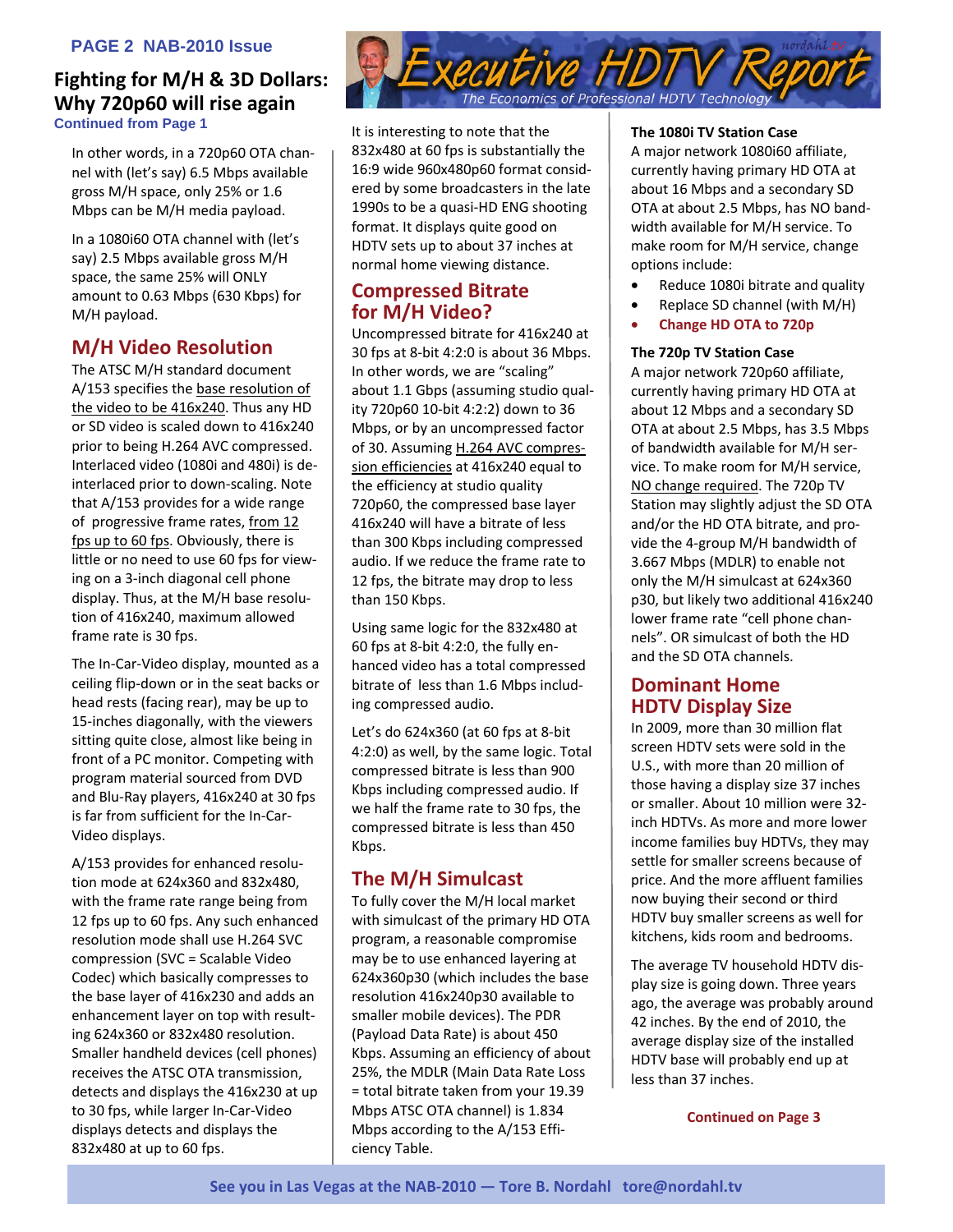#### **PAGE 3 NAB-2010 Issue**

#### **Fighting for M/H & 3D Dollars: Why 720p60 will rise again Continued from Page 2**

And for the vast majority of HDTV households, with HDTV display sizes at 37 inches or below, there is NO need to buy 1080p displays. 720p displays will more than suffice, even as HD displays for Blu-Ray players.

The author has four HDTVs at home. Admittedly, when I sit in front of my 52 -inch 1080p60 LCD HDTV (and reasonably close), and I switch between the ABC local HD news in 720p and the CBS local HD news in 1080i (both then received ATSC OTA), I can spot a higher resolution on the 1080i presentation. But it is really only because the local stations' news sets are like "still pictures" and I know what to look for. Both the 720p and the 1080i are spectacular. When I do the same test with my 37-inch 720p bedroom set (hanging from the ceiling—the HDTV, that is!) there is obviously no perceived difference, as my 37-inch HDTV is 720p. But, even if the 37-inch set was 1080p, there would be no perceived difference by an average home viewer.

#### **OTA Broadcast of 1080p60?**

This dream now seems over. At least for many years to come. Between the FCC Broadband Plan and ATSC M/H, a change from ATSC 8VSB/MPEG-2 to "ATSC COFDM/H.264" seems very distant at this time. One of the early reasons by some TV Networks for selecting 1080i60 over 720p60 was that 1080p60 was on the "not-so-distanthorizon" and that 1080i would be an easier conversion to 1080p than 720p. One of the two major Japan-based HD broadcast equipment suppliers boldly and actively supported 720p, while the other one refused to acknowledge 720p for many years. Was there pressure from NHK? From any U.S. TV Network? Some of us know the story.

It is reasonably clear that OTA broadcast of 1080p60 over the DTV channels is not likely to happen, thus 1080i can no longer be justified by 1080p being on the DTV OTA horizon, when 720p clearly offers distinct financial advantages over the next many years.



#### **What is the financial justification for staying with OTA 1080i60?**

We are talking Over-the-Air (OTA), and not a wholesale conversion from 1080i infra-structure to 720p for 1080i TV stations. All that is needed is the high quality real-time de-interlacing and conversion from 1080i to 720p before the ATSC MPEG-2 encoding and transmitter chain. Many TV Stations can probably just flip a switch on the ATSC encoder, after installing one or more high end format converters.

By doing so, the TV Station may open up an additional 4 Mbps for M/H services and secondary SD channel. While maintaining broadcast quality HD delivery to the HDTV households.

Beside the requirement to purchase the necessary de-interlacing and format converter equipment, and some support products, is there any audience or financial market justification for staying with 1080i OTA in 2010? We cannot see any.

Did any TV Station gain DMA audience success because of operating with 1080i rather than 720p, or 720p rather than 1080i? We don't think so.

Those choices were made more than 10 years ago by the TV Networks, long before the days of serious ATSC M/H discussions, not to mention the FCC Broadband Plan, at that time evaluating available and emerging HD technology, ease of TV Station SD-to-HD conversion and perhaps the preferred subjective choices of engineering executives, some now retired. And the O&O as well as the affiliated stations were required to follow the TV Networks format choice. ATSC M/H is now making "follow the TV Network" much less relevant, as M/H may present real financial reasons favoring 720p60 OTA over 1080i60.

# **The Financial Reasons for 720p60 OTA**

#### **Open up 4 Mbps for M/H**

The TV Station may get a total of about 6.5 Mbps of OTA bandwidth for M/H, above the 12 Mbps assigned to the 720p60 DTV channel. To compete in any local market against independent non-affiliated DTV stations, whereindependents may accept lesser quality of the HD channel to favor multiple M/H services, will be very difficult unless the 6+ Mbps OTA bandwidth is available. Although, any major TV Network affiliated station cannot unduly compromise its primary HD OTA quality.

#### **Easy Progressive Scaling: From 720p60 to M/H formats**

Your OTA conversion to 720p60 before your ATSC encoder/transmitter chain requires high quality de-interlacing and format conversion. Easy progressive scaling to M/H simulcast and web is then available.

#### **More Cost Effective HD ENG**

Shooting, editing and backhauling 720p60 is more cost effective than 1080i. One major TV broadcast equipment supplier (JVC — Author is a paid consultant to JVC from time to time) offers a format called ProHD, which includes a range of professional HD camcorders intended for HD ENG and based on a native 1280x720p60 3x 1/3" CCD front end.

Because each 720p pixel area is more than 2x larger than the equivalent 1080i pixel area (identical size sensor), the ProHD camcorders offers exceptional low light performance, comparable to 1080i with 1/2" CCD front ends.

Because of the progressive 720 format, the ProHD's super-compressor achieves broadcast quality HD ENG signal at only 19 Mbps, which in turn makes the microwave HD backhaul highly cost effective.

 **Continued on Page 4**



**Advisors to Management in HDTV Matters—www.nordahl.tv**